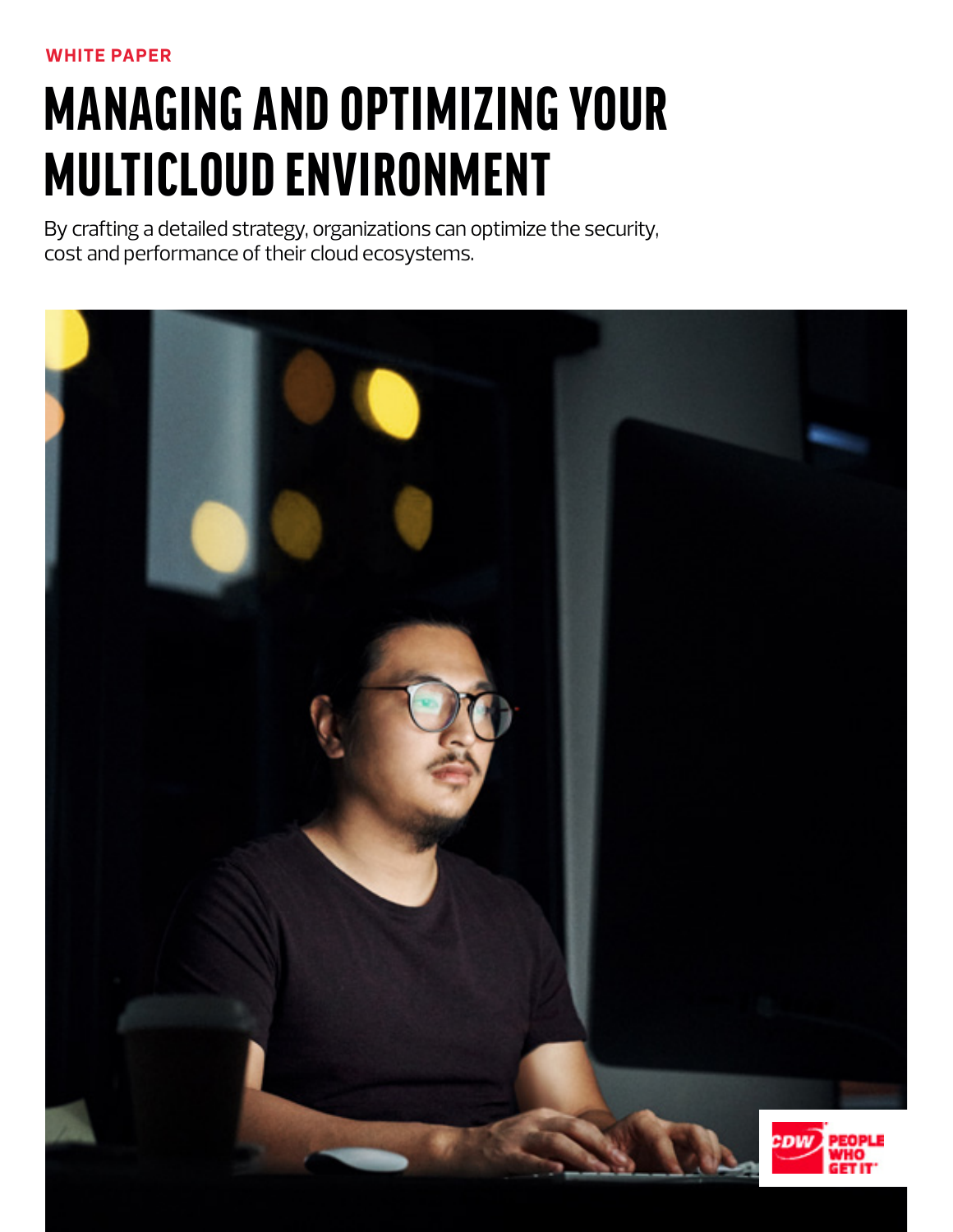## EXECUTIVE SUMMARY

**Only a few years ago, many organizations were hesitant to place corporate workloads in the public cloud for fear of security and regulatory missteps. Now, the vast majority of enterprises are leveraging resources from multiple public clouds. Many organizations rely on a private cloud and two or more public clouds — along with dozens of cloud software vendors — for infrastructure to power their mission-critical applications and house their most important data.**

**Often, however, organizations arrive at a multicloud approach as the result of case-by-case decisions surrounding specific workloads, without an overarching strategy to guide their investments. This can lead to unwanted complexity, cost overruns and subpar performance.**

**To build out an architecture that will empower a company to meet its goals, business and IT leaders must invest in a range of solutions, strategies and services that will help them to optimize their multicloud environments.**

#### **The Evolution of the Multicloud Landscape**

Over the span of just a few years, the cloud has gone from something of a niche resource to being nearly ubiquitous.

As recently as 2012, fewer than half of large enterprises were leveraging any cloud resources at all. Today, as more organizations move to digital platforms, virtually all of them are using cloud software or infrastructure, and the vast majority are leveraging more than one cloud. According to a recent survey, just under 90 percent of enterprises have adopted a hybrid cloud strategy that incorporates both public and private cloud resources. Meanwhile, just over 90 percent of enterprises employ a multicloud strategy incorporating resources from two or more public cloud vendors. In fact, around half of enterprise workloads currently live in the public cloud. Still, only 1 in 3 enterprises use multicloud management tools.

Part of this is likely due to the way most organizations arrived at a multicloud approach in the first place. Business and IT leaders are unlikely to seek out a multicloud environment for its own sake. After all, resources in multiple clouds means more to track, more to manage and more to optimize.

Instead, multicloud environments have popped up over time as organizations have sought to optimize factors such as cost and performance for different workloads. Here's a pretty typical

# **Level Setting**

When talking about multicloud, it's important to clarify the term. Some observers reserve the word for a narrow set of use cases in which a single application lives on multiple public clouds. However, it is more commonly used to refer to any environment that incorporates multiple clouds, regardless of the extent to which these clouds are integrated. In fact, more than half of organizations with a multicloud architecture run apps that are siloed on different clouds, and only around 1 in 3 feature workload mobility between clouds.

path: A company moves its email to the public cloud, then invests in other collaboration features such as file sharing and video meetings with the same vendor.

A while later, when it's time for a hardware refresh, the company opts to move some of its resources to an Infrastructure as a Service (IaaS) model with a different cloud vendor. Then, over time, business and IT leaders make decisions about applications, infrastructure and platforms on a case-by-case basis, with some workloads bursting from on-premises resources into the public cloud during peak periods.

Suddenly, the organization has adopted both a hybrid cloud and multicloud approach but may not have a strategy in place to guide future investments and ongoing management and support.

Early on, many organizations focused on a single cloud vendor, seeking to create a simple, streamlined environment. A company that initially migrated simple workloads such as email might have then moved on to more sophisticated elements such as archival storage and may now be using cloud infrastructure with graphic processing units for analytics. The rapid growth of the cloud was fueled by business leaders seeking benefits that include improved business agility, speed to market and customer experience — and by IT leaders seeking technology outcomes such as improved accessibility, scalability, security and reliability.

In recent years, the move away from commercial software and toward open-source applications has opened the door for app modernization and multicloud capabilities. This has led to widespread adoption of Kubernetes and app containerization, which has, in a way, democratized the cloud. This new landscape encourages multicloud and helps companies avoid situations where they feel locked in with a single vendor.

Instead of "lifting and shifting" an app into the cloud, organizations can be more agile with these workloads and move them where they will perform best. When implemented strategically, a multicloud environment can also improve disaster recovery, data management processes, cloud cost optimization and workload performance.

Although most companies end up pursuing a multicloud strategy almost by default, organizations can amplify the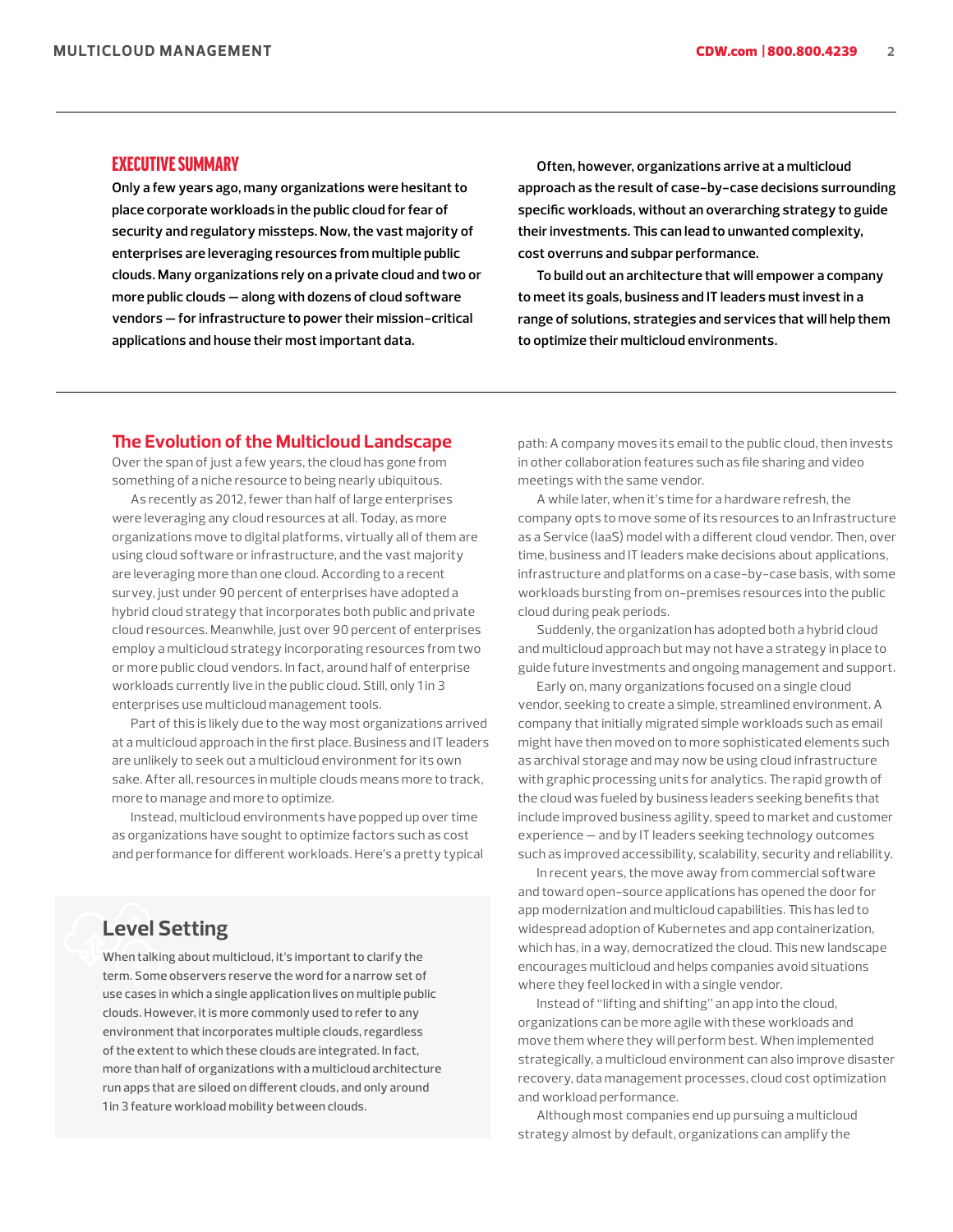advantages of the model by taking a strategic, considered approach to multicloud. [According to Gartner,](https://www.gartner.com/smarterwithgartner/why-organizations-choose-a-multicloud-strategy/) multicloud computing decisions are typically made with three overarching considerations:

**Sourcing:** This goes back to the idea of increasing agility and avoiding vendor lock-in. After all, the prospect of agility and flexibility is what initially drew many organizations to the public cloud. When a company is overinvested with a single cloud vendor, however, the organization lacks any real negotiating leverage or the ability to move resources when a better fit presents itself.

90%%

The percentage of enterprises that will rely on a mix of on-premises private clouds, public clouds and legacy platforms in 20211

**Architecture:** Because modern applications are more modular by design, Gartner notes, they can span multiple cloud providers or consume services from multiple clouds. Containerization isolates apps within their entire runtime environment, allowing users to move these apps between clouds while retaining full functionality — which, in turn, allows IT and business leaders to choose public cloud providers based on standards such as uptime and cost, rather than whether a given cloud will support a workload based on proprietary restrictions.

Using app containerization and Infrastructure as Code (IaC) in the cloud

also allows organizations to achieve greater consistency with their IT infrastructure. These methods deliver the scalability that organizations use to rapidly adapt to changing conditions, such as the huge spikes in business online retailers see on Cyber Monday.

**Governance:** "To ensure operational control," Gartner writes, "enterprises want to unify administration and monitoring of their IT systems." This means standardizing policies, procedures and processes and sharing tools that enable cost governance and optimization across multiple cloud providers.

While a multicloud model has numerous benefits, organizations must work to ensure that their efforts aren't undone by common challenges such as cloud sprawl and shadow IT.

## **The Challenges of Effective Multicloud Management**

Merely placing workloads with multiple public cloud vendors is one thing. Creating a multicloud environment that keeps data secure, is optimized for cost, performs at a high level and meets an organization's business goals is quite another. None of these challenges are insurmountable, but the nature of a multicloud strategy means more balls to keep in the air at once — and organizations need appropriate monitoring and management tools and services to keep any of them from hitting the ground.

Here are some of the most common challenges organizations face when managing a multicloud environment:

**Complexity:** In a recent report, [Forrester](https://www.delltechnologies.com/en-ca/collaterals/unauth/analyst-reports/solutions/dell-multicloud-complexity-tlp.pdf) calls complex cloud environments "the new normal," and notes that complexity deepens as organizations use multiple cloud vendors for different capabilities. Roughly 60 percent of multicloud organizations, the report notes, use 50 or more unique cloud software vendors. With so many different cloud vendors to manage, it is perhaps unsurprising that business leaders bemoan an increase in cloud complexity.

According to Forrester, 77 percent of organizations agree that their multicloud environment "is increasingly complex,"

While many public cloud offerings

are essentially commodities, hyperscalers continue to compete with one another on both features and pricing, and a multicloud approach has become necessary in order to truly optimize a cloud environment. Gartner writes: "The decision may be driven by a variety of factors, including availability, performance, data sovereignty, regulatory requirements and labor costs."

# **The State of the Private Cloud**

On-premises infrastructure remains a central component of many organizations' multicloud strategies. According to a recent survey by Forrester Consulting, 45 percent of IT decision-makers say their organizations continue to leverage on-premises resources due to compliance concerns, while 43 percent do so for application or infrastructure performance reasons and 42 percent for cost benefits.

Still, these organizations' data centers vary widely in their infrastructure and architecture. According to Forrester, IT decision-makers describe their private cloud environments in the following terms:

- 65% Large developer environment designed to handle all new development efforts not launched on public cloud
- 65% Infrastructure stacks with software-defined infrastructure
- **50%** Somewhat dynamic virtual server environment
- 50% Static virtual server environment
- 35% Small developer environment designed to launch fast standardized resources
- 24% Container environment

Source: Forrester Consulting, "The Key to Enterprise Hybrid Multicloud [Strategy,](https://tech-prospect.com/cloud/the-key-to-enterprise-hybrid-multicloud-strategy/)" January 2020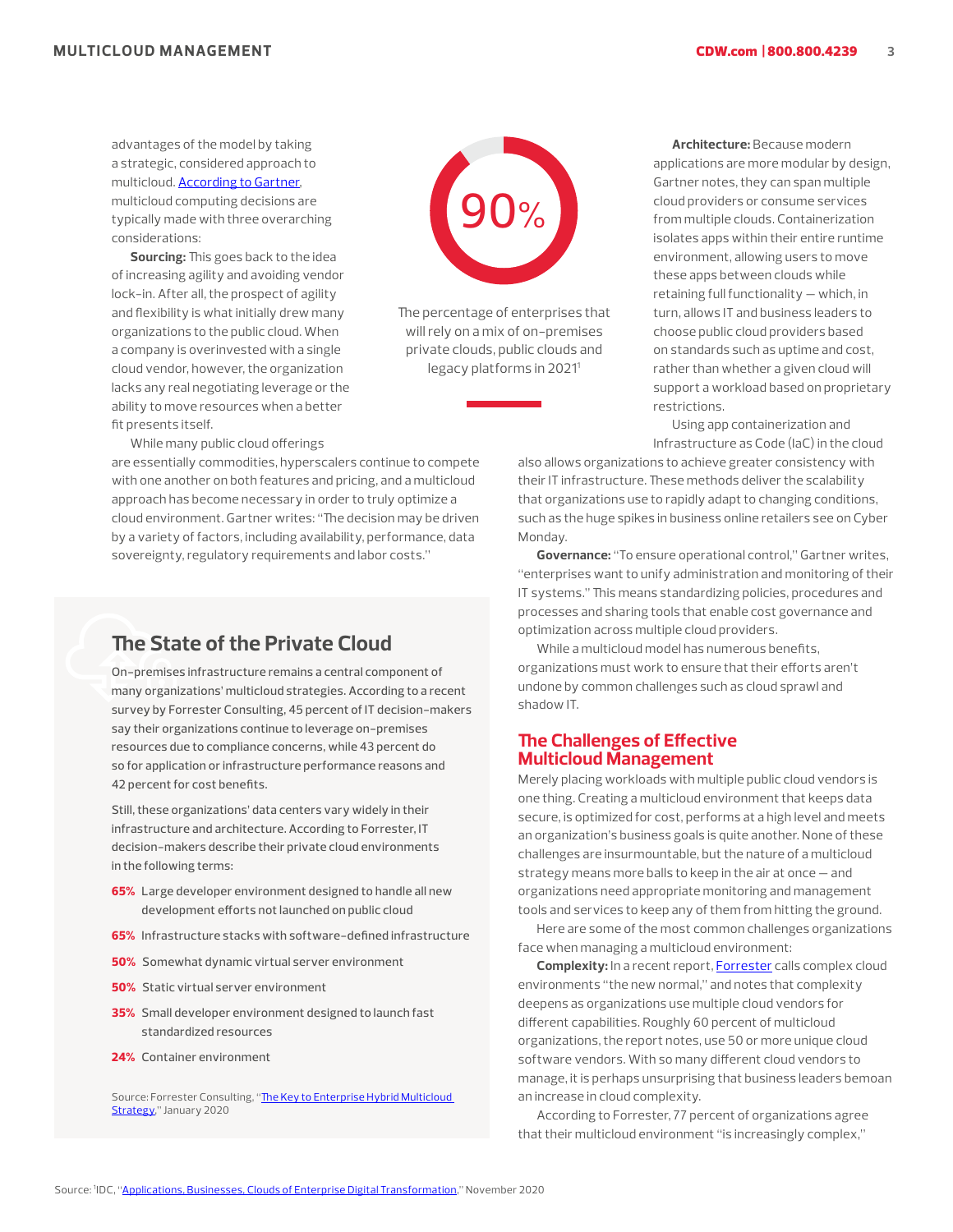and 85 percent agree that their goal is to "reduce complexity when it does not add value." In other words, cloud complexity is not a marginal problem; it's one that nearly all organizations now grapple with. By reducing complexity, Forrester notes, companies can improve customer experience, security and total cost.

**Management:** While management tools provided by cloud vendors offer some level of visibility into an organization's cloud environment, they are often insufficient for managing a complex multicloud environment. According to Forrester, only 40 percent of organizations are "very satisfied" with the management capabilities of the cloud platforms with which they partner. As a result, many companies find that they need to lean on a managed service provider to streamline multicloud management.

Forrester notes that organizations that use managed services to help get a handle on cloud complexity see a 21 percent average improvement in performance year over year. They are also more likely to keep down costs, achieve security improvements, win more customer trust and improve their customer experience.

# **6 Steps to an Effective Cloud Strategy**

[Gartner outlines](https://emtemp.gcom.cloud/ngw/eventassets/en/conferences/iome9/documents/gartner-io-cloud-germany-infographic-cloud-strategy-6-steps.pdf) the following steps for IT leaders to follow when building, implementing and maturing their cloud strategies:

1. Develop a cloud-first and multicloud strategy: IT organizations should look beyond the technical steps and work to build a strategy that emphasizes business benefits.

2. Continuously practice workload placement analysis: Decisionmakers should look at workload placement options on an ongoing basis, accounting for new options and evolving with new workload lifecycle management models.

3. Plan for cloud adoption maturity: IT shops should develop necessary skill sets and continuously improve processes to speed the path to maturity for their cloud environments.

4. Establish multicloud governance and management processes: To overcome governance challenges posed by multicloud environments, organizations should establish protocols and management processes that increase visibility into their cloud resources.

5. Develop a multicloud management tooling strategy: Organizations should select and adopt the most appropriate cloud management solutions to meet their needs.

6. Evaluate multicloud SaaS integration requirements: Just as IT leaders should continuously reconsider options for infrastructure investments, they should constantly look for new opportunities to extend and integrate Software as a Service (SaaS) solutions that help them to meet their business goals.

Source: gartner.com, ["6 Steps for Planning a Cloud Strategy,](https://www.gartner.com/smarterwithgartner/6-steps-for-planning-a-cloud-strategy/)" July 30, 2019

**Cost optimization:** Cost is a significant factor that drives organizations to a multicloud model in the first place. When one cloud vendor offers a better price on a new service than a business's current vendor, managers often decide to place their new workloads with the vendor offering the better deal. However, once multicloud environments grow in size, business and IT leaders may struggle to continue to optimize costs over the long term.

According to industry survey data, nearly 75 percent of organizations plan to cost optimize their existing use of cloud resources, making it the top cloud-based initiative. On average, organizations exceed their cloud budgets by nearly 25 percent. Many factors go into optimizing a multicloud environment for cost, beyond simply placing workloads with the vendor that offers the lowest price.

Many organizations fail to right-size their cloud environments. Rather than trimming their resources down to what is truly needed to run a given workload, they merely replicate their on-premises data center environments in the public cloud. Software licensing is another significant challenge; more than half of organizations struggle to understand the cost implications of cloud software licensing agreements.

In addition, it is important not to overlook shadow IT as a potential budget buster. It is easy for a multicloud environment to quickly sprawl out of control at organizations where employees have been empowered to spin up new cloud resources with little oversight.

**Security and compliance:** Not long ago, concerns about keeping data secure prevented some organizations from even considering the placement of many of their workloads in the public cloud. Today, most organizations don't consider the public cloud to be inherently any less secure than on-premises infrastructure.

Still, just as with on-premises resources, security and regulatory compliance remain top concerns for organizations with multicloud environments. According to Forrester, 37 percent of organizations consider underlying security a top factor impacting selection of a cloud platform provider, and 39 percent use "reduced time to remediate security issues" as a metric to determine the success of their multicloud strategies.

**Efficiency and performance:** Organizations must be deliberate about how they migrate resources to the public cloud, endeavoring to create a new architecture that will guarantee the highest possible level of availability and performance. Dependency mapping often proves to be a major challenge in cloud migration. According to industry survey data, more than 60 percent of organizations struggle with understanding app dependencies. Nearly half of organizations cite the difficulty of assessing technical feasibility as a cloud migration challenge, and nearly 1 in 3 organizations struggle to prioritize which apps to migrate.

Performance is already a key consideration for organizations pursuing a multicloud strategy. According to Forrester, 50 percent of organizations use performance improvements as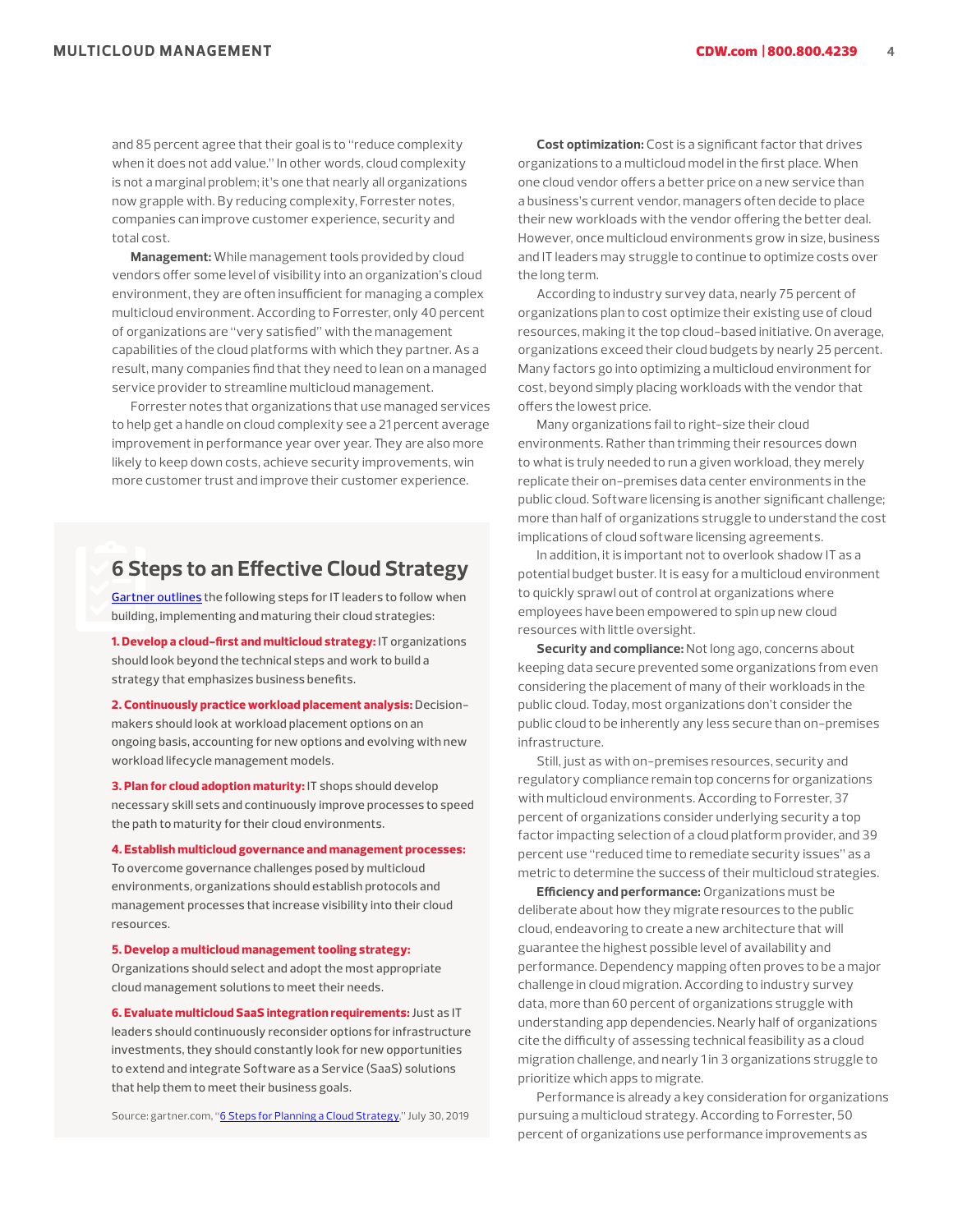a metric to determine the success of their multicloud efforts, and 26 percent say they wish that their nonhyperscale cloud partners offered "better transparency of performance."

## **Strategies, Solutions and Services for Multicloud Environments**

To solve the common challenges that inevitably pop up as multicloud environments grow to include more cloud vendors and different types of resources, a mix of strategies must be adopted — solutions and services that will set organizations on the path to success. A third-party partner is a vital component of most multicloud strategies. With strong cloud vendor relationships, these partners can help solve business problems for organizations, assessing and evaluating the existing environments, recommending solutions to enhance security and performance, and providing ongoing management services.

Business and IT leaders should consider the following factors as they look to optimize their multicloud environments:

**Security:** One reason that many organizations initially resisted a move to the public cloud is because it shattered the notion of a network perimeter. While security teams knew how to best protect data moving through their internal networks, the prospect of sending sensitive information out into the public cloud was scary and unfamiliar.

Tools such as a cloud access security broker (CASB) and solutions like cloud security posture management (CSPM) can help organizations manage security and compliance concerns, providing the same level of security organizations can achieve for their on-premises environments. A CASB sits between users and cloud applications, monitoring activity and enforcing organizations' security policies.

Meanwhile, CSPM solutions can alert organizations to configuration vulnerabilities and compliance risks. Security problems are often the result of human error, such as assigning overly broad permissions to users. External security assessments and workshops can help internal leaders to see security gaps they previously missed.

**Migration:** A cloud partner can help an organization migrate its workloads to the cloud by identifying which applications should be moved (and which should stay on-premises), determining if some applications would benefit from modernization, vetting different public cloud options and guiding the company through the transition from the corporate data center to the public cloud.

**Automation and orchestration:** An orchestration layer stretching across various clouds will allow an organization to take advantage of all resource pools without fracturing operations. Automation is an essential part of orchestration, a broad term that includes tools and processes to reduce the manual effort required to provision and manage complex environments. By embracing orchestration and automation, organizations can simplify critical business processes.

**Cloud management:** A cloud management platform (CMP) gives organizations real-time visibility into their private and public cloud resources, offering a centralized view of the entire environment. Organizations with strong policies around compliance, performance and cost management can utilize a CMP to implement these policies across their multicloud ecosystems, ensuring standardization.

Managed services from a cloud partner can allow organizations to stay on top of their multicloud environments without having to take internal IT staffers (who often lack the necessary cloud expertise) away from their day-to-day tasks. Through management platforms and managed services, enterprises can truly optimize their multicloud environments, looking at usage patterns and right-sizing workloads to promote efficiency and prevent waste.

**Application modernization:** One of the chief benefits of a multicloud model is that it allows organizations to seamlessly move applications from one cloud environment to another. However, this only works if the apps have been modernized (with containerization being a common approach). Most organizations understand the importance of application modernization. According to a [recent report,](https://cloud.vmware.com/community/2020/03/12/new-report-app-modernization-multi-cloud-world/) more than 70 percent of businesses rank application transformation as a top priority. Similarly, 40 percent plan to build new applications using containers and nearly 75 percent plan to containerize existing applications. However, some organizations may lack internal expertise with application modernization, requiring assistance from a partner.

**Governance:** When it comes to multicloud environments, governance is what makes everything possible. Setting up a cloud center of excellence (CCoE) can help establish an overarching cloud strategy and provide governance that will

> guide when, where and how workloads are migrated, run and secured.

A CCoE is a cross-functional team of internal stakeholders who set cloud policy, guide provider selection and assist with architecture and workload placement — with the goals of improving outcomes and managing risks. While a CCoE typically doesn't have any project management function or day-to-day operational responsibilities, the role it plays in the organization's cloud computing practices is critically important.

 CCoE members should be considering questions such as how the organization can develop and enforce policies promoting both flexibility and security,



The percentage of global decisionmakers for IT infrastructure environments who say they anticipate increasing their public cloud investments in the next two years<sup>2</sup>